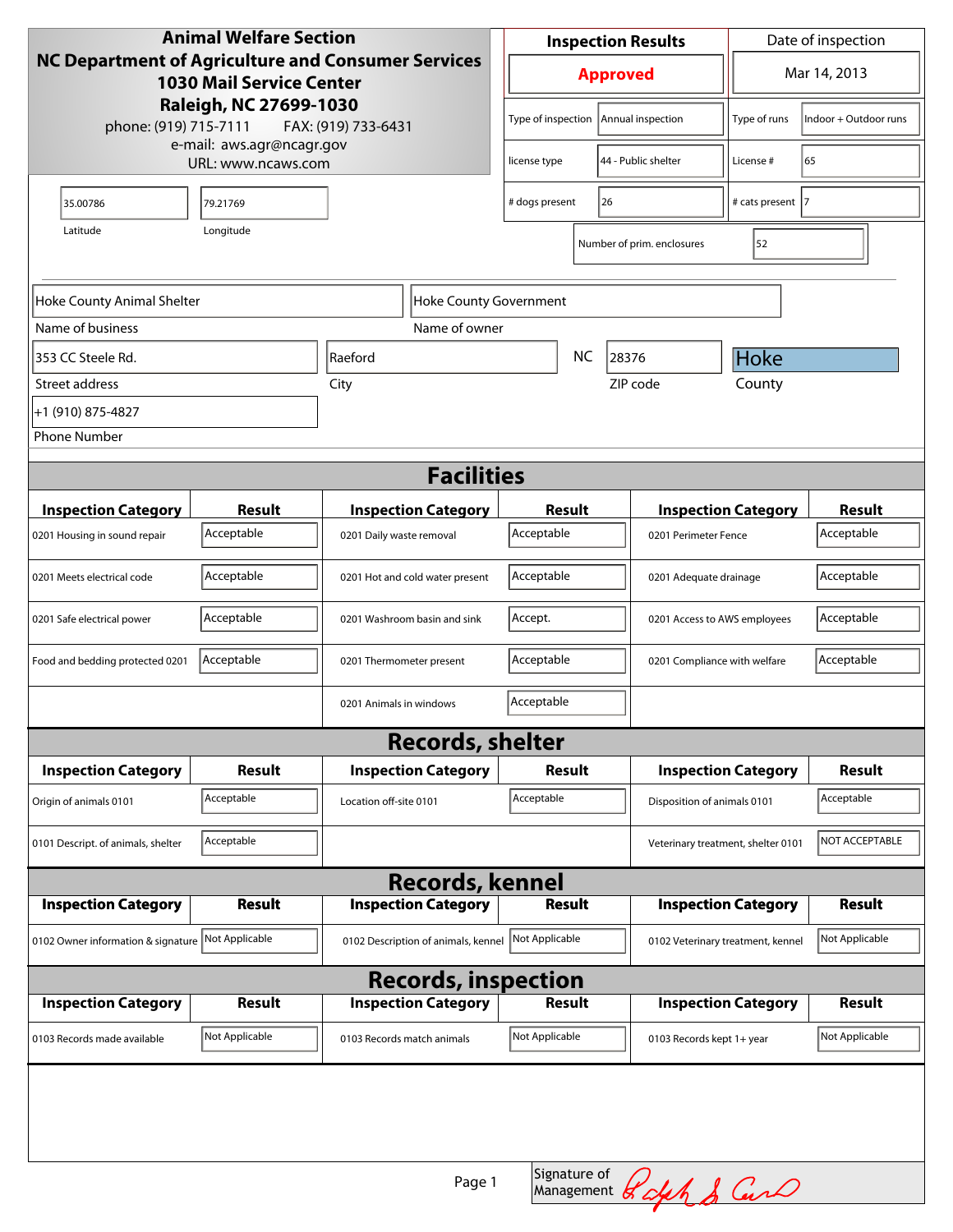| <b>Animal Welfare Section, NCDA&amp;CS</b>                  |               |                                    | <b>Inspection Results</b> |                                             | Date of inspection |                |  |  |
|-------------------------------------------------------------|---------------|------------------------------------|---------------------------|---------------------------------------------|--------------------|----------------|--|--|
| Inspection Report, continued                                |               |                                    | <b>Approved</b>           |                                             | Mar 14, 2013       |                |  |  |
|                                                             |               |                                    |                           |                                             |                    |                |  |  |
| <b>Hoke County Animal Shelter</b>                           |               | <b>Hoke County Government</b>      |                           | Raeford                                     |                    | <b>NC</b>      |  |  |
| <b>Indoor facilities</b>                                    |               |                                    |                           |                                             |                    |                |  |  |
| <b>Inspection Category</b>                                  | <b>Result</b> | <b>Inspection Category</b>         | Result                    | <b>Inspection Category</b>                  |                    | <b>Result</b>  |  |  |
| 0202 Ambient temperature, indoor                            | Acceptable    | 0202 Ventilation, indoor           | Acceptable                | Acceptable<br>0202 Lighting, indoor         |                    |                |  |  |
| 0202 Imperv./Sanitary surf., indoor                         | Acceptable    | 0202 Drainage, indoor              | Acceptable                |                                             |                    |                |  |  |
| <b>Outdoor facilities</b>                                   |               |                                    |                           |                                             |                    |                |  |  |
| <b>Inspection Category</b>                                  | <b>Result</b> | <b>Inspection Category</b>         | Result                    | <b>Inspection Category</b>                  |                    | <b>Result</b>  |  |  |
| 0203 Impervious surfaces, outdoor                           | Acceptable    | 0203 Housing, 1 per animal         | Acceptable                | Acceptable<br>0203 Protection from elements |                    |                |  |  |
| 0203 Owner advised, outdoor                                 | Acceptable    | 0203 Drainage, outdoor             | Acceptable                |                                             |                    |                |  |  |
| <b>Primary enclosures</b>                                   |               |                                    |                           |                                             |                    |                |  |  |
| <b>Inspection Category</b>                                  | <b>Result</b> | <b>Inspection Category</b>         | <b>Result</b>             | <b>Inspection Category</b>                  |                    | <b>Result</b>  |  |  |
| 0204 Drainage prev. cross contam.                           | Acceptable    | 0204 Fence height >= 5 feet        | Acceptable                | 0204 1:10 ratio, person: human              |                    | Not Applicable |  |  |
| 0204 Surf. impervious to moisture                           | Acceptable    | 0204 Enclosure is escape proof     | Acceptable                | 0204 Cats, $>=$ 4 sq. ft. / adult           |                    | Acceptable     |  |  |
| 0204 Prevent contact with wood                              | Acceptable    | 0204 Solid resting surface         | Acceptable                | 0204 Cats, $<= 12$ / enclosure              |                    | Not Applicable |  |  |
| 0204 Enclosures in sound repair                             | Acceptable    | 0204 Cats, raised resting surface  | Acceptable                | 0204 Cats, 1 litter pan / 3 adults          |                    | Acceptable     |  |  |
| 0204 Size of enclosure                                      | Acceptable    | 0204 Dogs, supervision if > 4      | Not Applicable            |                                             |                    |                |  |  |
|                                                             |               | <b>Feeding</b>                     |                           |                                             |                    |                |  |  |
| <b>Inspection Category</b>                                  | Result        | <b>Inspection Category</b>         | <b>Result</b>             | <b>Inspection Category</b>                  |                    | <b>Result</b>  |  |  |
| 0205 Feeding, 1x / day, adult                               | Acceptable    | 0205 Feeding, 1 bowl / adult       | Acceptable                | 0205 Feeding, commercial food               |                    | Acceptable     |  |  |
| 0205 Feeding, bowl in good repair                           | Acceptable    | 0205 Feeding, quality food         | Acceptable                | 0205 Feeding, bowl is protected             |                    | Acceptable     |  |  |
| 0205 Feeding, 2x / day, young                               | Acceptable    |                                    |                           |                                             |                    |                |  |  |
|                                                             |               | <b>Watering</b>                    |                           |                                             |                    |                |  |  |
| <b>Inspection Category</b>                                  | <b>Result</b> | <b>Inspection Category</b>         | <b>Result</b>             |                                             |                    |                |  |  |
| 0206 Watering, continuous access                            | Acceptable    | 0206 Watering, bowl in good repair | Acceptable                |                                             |                    |                |  |  |
| <b>Sanitation/Employees/Classification &amp; Separation</b> |               |                                    |                           |                                             |                    |                |  |  |
| <b>Inspection Category</b>                                  | <b>Result</b> | <b>Inspection Category</b>         | <b>Result</b>             | <b>Inspection Category</b>                  |                    | <b>Result</b>  |  |  |
| 0207 Waste removal 2x / day                                 | Acceptable    | 0207 Grounds overgrown             | Acceptable                | 0207 Young given social interact.           |                    | Acceptable     |  |  |
| 0207 Animals removed while clean                            | Acceptable    | 0207 Pest Control                  | Acceptable                | 0207 Species separated                      |                    | Acceptable     |  |  |
|                                                             |               |                                    |                           |                                             |                    |                |  |  |
| Signature of<br>Page 2<br>Nalded<br>Management              |               |                                    |                           |                                             |                    |                |  |  |
|                                                             |               |                                    |                           | $\Delta$                                    |                    |                |  |  |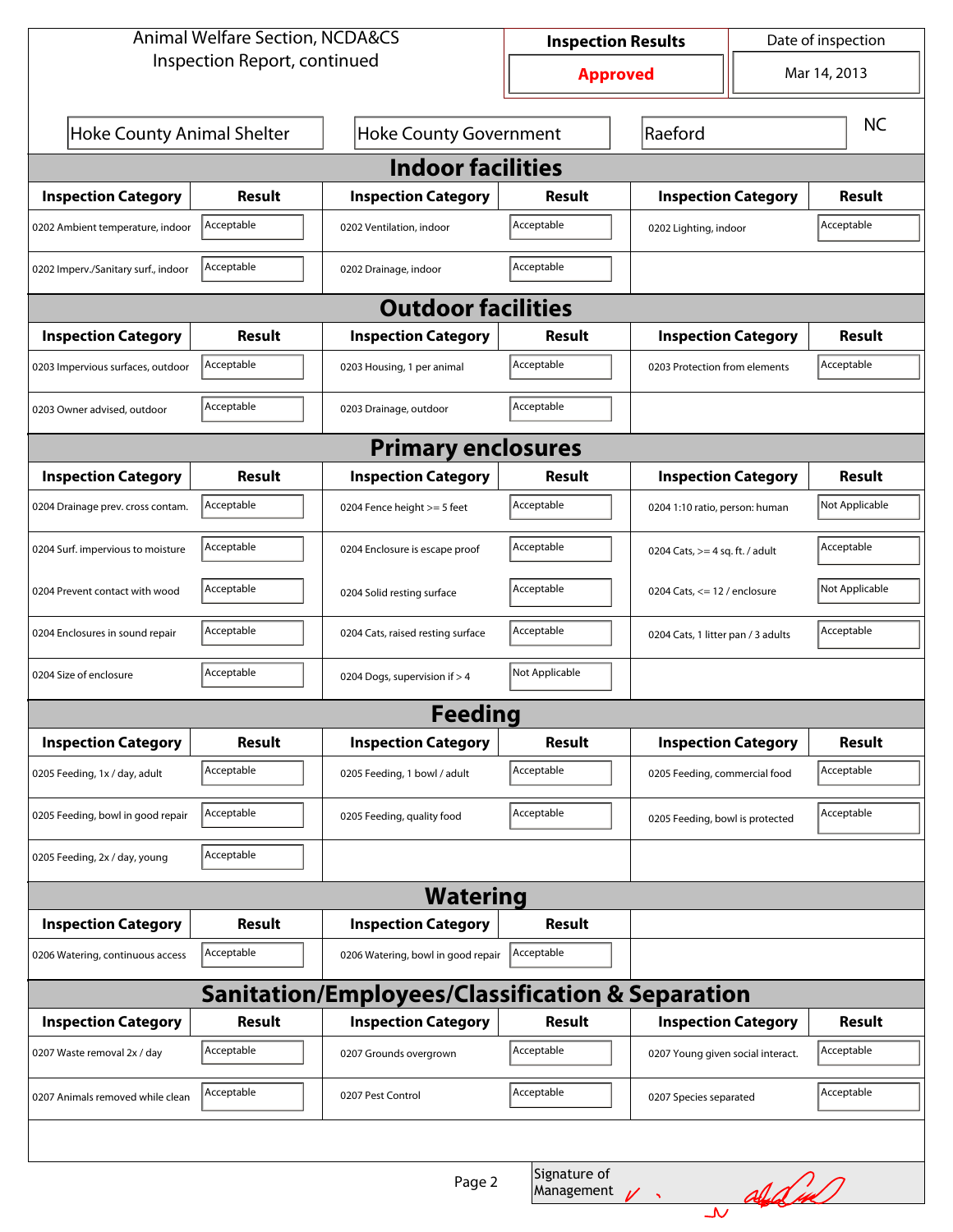| <b>Animal Welfare Section, NCDA&amp;CS</b>                                                                                                                                                                                 |                                       |                                                              | <b>Inspection Results</b> |                                  |              | Date of inspection |  |
|----------------------------------------------------------------------------------------------------------------------------------------------------------------------------------------------------------------------------|---------------------------------------|--------------------------------------------------------------|---------------------------|----------------------------------|--------------|--------------------|--|
| Inspection Report, continued                                                                                                                                                                                               |                                       | <b>Approved</b>                                              |                           |                                  | Mar 14, 2013 |                    |  |
| <b>Hoke County Animal Shelter</b><br><b>Hoke County Government</b>                                                                                                                                                         |                                       |                                                              | Raeford                   |                                  | <b>NC</b>    |                    |  |
|                                                                                                                                                                                                                            |                                       | Sanitation/Employees/Classification & Separation (continued) |                           |                                  |              |                    |  |
| <b>Inspection Category</b>                                                                                                                                                                                                 | <b>Result</b>                         | <b>Inspection Category</b>                                   | <b>Result</b>             | <b>Inspection Category</b>       |              | <b>Result</b>      |  |
| 0207 Enclosure sanitized 2x / day                                                                                                                                                                                          | Acceptable                            | 0207 Number of employees                                     | Acceptable                | 0207 Isolation area & signage    |              | Acceptable         |  |
| 0207 Method of sanitation                                                                                                                                                                                                  | Acceptable                            | 0207 Females in estrus, separated                            | Not Applicable            | 0207 Long term care program      |              | Not Applicable     |  |
| 0207 Build./grnds., clean & repair                                                                                                                                                                                         | Acceptable                            | 0207 Owner perm, commingling                                 | Not Applicable            | 0207 Animals confined            |              | Acceptable         |  |
|                                                                                                                                                                                                                            |                                       | 0207 Young with dam                                          | Acceptable                |                                  |              |                    |  |
| <b>Veterinary Care</b>                                                                                                                                                                                                     |                                       |                                                              |                           |                                  |              |                    |  |
| <b>Inspection Category</b>                                                                                                                                                                                                 | Result                                | <b>Inspection Category</b>                                   | Result                    | <b>Inspection Category</b>       |              | <b>Result</b>      |  |
| 0210 Program of veterinary care                                                                                                                                                                                            | Acceptable                            | 0210 Daily observation of animals                            | Acceptable                | 0210 Rabies vaccination          |              | Acceptable         |  |
| Acceptable<br>0210 Veterinary care when needed                                                                                                                                                                             |                                       |                                                              |                           |                                  |              |                    |  |
| <b>Vehicles</b>                                                                                                                                                                                                            |                                       |                                                              |                           |                                  |              |                    |  |
| 0301 Vehicles mechanically sound                                                                                                                                                                                           | Acceptable                            | 0301 Fresh air and ventilation                               | Acceptable                | 0301 Cargo area clean            |              | Acceptable         |  |
|                                                                                                                                                                                                                            |                                       | <b>Primary Enclosure Used in Transportation</b>              |                           |                                  |              |                    |  |
| <b>Inspection Category</b>                                                                                                                                                                                                 | Result                                | <b>Inspection Category</b>                                   | Result                    | <b>Inspection Category</b>       |              | <b>Result</b>      |  |
| 0302 Construction of enclosure                                                                                                                                                                                             | Acceptable                            | 0302 Age and species separated                               | Acceptable                | 0302 Size of transport enclosure |              | Acceptable         |  |
| Acceptable<br>0302 Enclosure clean & sanitized                                                                                                                                                                             |                                       |                                                              |                           |                                  |              |                    |  |
|                                                                                                                                                                                                                            | <b>Transportation: Food and Water</b> |                                                              |                           | <b>Transportation: Care</b>      |              |                    |  |
| <b>Inspection Category</b>                                                                                                                                                                                                 | <b>Result</b>                         |                                                              |                           | <b>Inspection Category</b>       |              | <b>Result</b>      |  |
| 0303 Food & water during transport                                                                                                                                                                                         | Acceptable                            |                                                              |                           | 0304 Observation of animals      |              | Acceptable         |  |
|                                                                                                                                                                                                                            |                                       | Narrative Explanation, if needed                             |                           |                                  |              |                    |  |
| Purpose of today's inspection is for the facilities annual inspection. Facility is clean & odor free at time of inspection with ambient temperature in range in all indoor areas.                                          |                                       |                                                              |                           |                                  |              |                    |  |
| There were two different animals observed today with mild to moderate injury/illness: ID# A 19398825 a young k-9 with discharge from both eyes, as well as diarrhea &                                                      |                                       |                                                              |                           |                                  |              |                    |  |
| vomiting surrendered as a stray on 3-12-13. ID# A 19407893 a senior k-9 that appeared lame & weak on it's back hind quarters, possible deaf (not moving when called) that                                                  |                                       |                                                              |                           |                                  |              |                    |  |
| was surrendered as a stray on 3-13-13. Director advised that animals will be addressed by end of business today.                                                                                                           |                                       |                                                              |                           |                                  |              |                    |  |
| * Outdoor dog houses that are damaged/chewed will need to be replaced                                                                                                                                                      |                                       |                                                              |                           |                                  |              |                    |  |
|                                                                                                                                                                                                                            |                                       |                                                              |                           |                                  |              |                    |  |
| check here if additional pages of narrative are attached<br>Digitally signed by E.Garner<br>DN: cn=E.Garner, o=AWS, ou=NCAGR,                                                                                              |                                       |                                                              |                           |                                  |              |                    |  |
| Digital signature of inspector E.Garner<br>email=elizabeth.garner@ncagr.gov,<br>(disregard if report has 4 pages)<br>$-115$<br>check here if a euthanasia inspection form is attached<br>Date: 2013.03.14 14:13:17 -04'00' |                                       |                                                              |                           |                                  |              |                    |  |
| Signature of<br>Page 3<br>Management                                                                                                                                                                                       |                                       |                                                              |                           |                                  |              |                    |  |
|                                                                                                                                                                                                                            |                                       |                                                              |                           |                                  |              |                    |  |